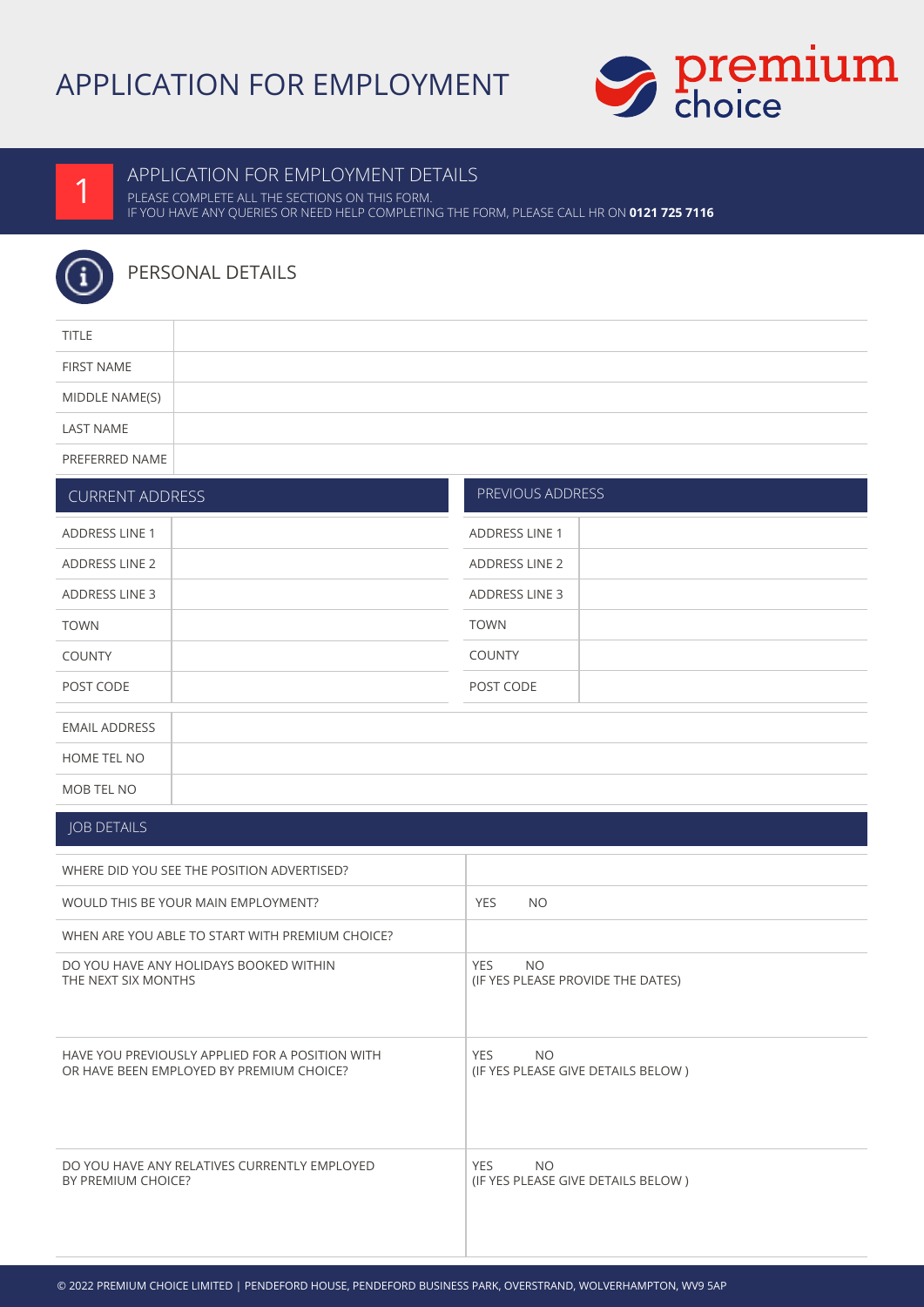| ARE YOU ON THE ELECTORAL ROLE AT<br>YOUR CURRENT ADDRESS?                                           | <b>YES</b> | NO.       | DO YOU HAVE ANY CURRENT CCJS OR CCJS<br>IN LAST 5 YEARS?<br>(IF YES PLEASE GIVE DETAILS INC DATES) | <b>YES</b> | <b>NO</b> |
|-----------------------------------------------------------------------------------------------------|------------|-----------|----------------------------------------------------------------------------------------------------|------------|-----------|
|                                                                                                     |            |           |                                                                                                    |            |           |
| DO YOU HOLD A CURRENT FULL CLEAN<br><b>DRIVING LICENCE</b><br>(IF NO PLEASE GIVE DETAILS INC DATES) | <b>YES</b> | NO.       | DO YOU HAVE AN ADVERSE<br><b>CREDIT HISTORY?</b><br>(IF YES PLEASE GIVE DETAILS INC DATES)         | <b>YES</b> | <b>NO</b> |
|                                                                                                     |            |           |                                                                                                    |            |           |
| HAVE YOU EVER BEEN CONVICTED OF<br>ANY CRIMINAL OFFENCE?<br>(IF YES PLEASE GIVE DETAILS INC DATES)  | <b>YES</b> | <b>NO</b> | HAVE YOU EVER APPLIED FOR VOLUNTARY<br>BANKRUPTCY?<br>(IF YES PLEASE GIVE DETAILS INC DATES)       | <b>YES</b> | NO.       |
|                                                                                                     |            |           |                                                                                                    |            |           |
|                                                                                                     |            |           |                                                                                                    |            |           |

### EDUCATION

+Evidence will be required of all qualifications listed below

| SECONDARY SCHOOL ATTENDED<br>NAME & ADDRESS                              | SUBJECT |  | QUALIFICATION                                   | <b>GRADE OBTAINED</b> |  |
|--------------------------------------------------------------------------|---------|--|-------------------------------------------------|-----------------------|--|
|                                                                          |         |  |                                                 |                       |  |
|                                                                          |         |  |                                                 |                       |  |
| COLLEGE/UNIVERSITY ATTENDED<br>NAME & ADDRESS                            | SUBJECT |  | QUALIFICATION                                   | <b>GRADE OBTAINED</b> |  |
|                                                                          |         |  |                                                 |                       |  |
|                                                                          |         |  |                                                 |                       |  |
|                                                                          |         |  |                                                 |                       |  |
| PLEASE GIVE DETAILS OF ANY PROFESSIONAL<br>QUALIFICATIONS OR MEMBERSHIPS |         |  | PLEASE GIVE DETAILS OF YOUR COMPUTER EXPERIENCE |                       |  |
|                                                                          |         |  |                                                 |                       |  |
|                                                                          |         |  |                                                 |                       |  |
|                                                                          |         |  |                                                 |                       |  |

#### DESCRIBE THE PARTICULAR QUALITIES AND TALENTS THAT YOU WOULD BRING TO PREMIUM CHOICE AND HOW THE POSITION YOU HAVE APPLIED FOR FITS INTO YOUR CAREER PLANS